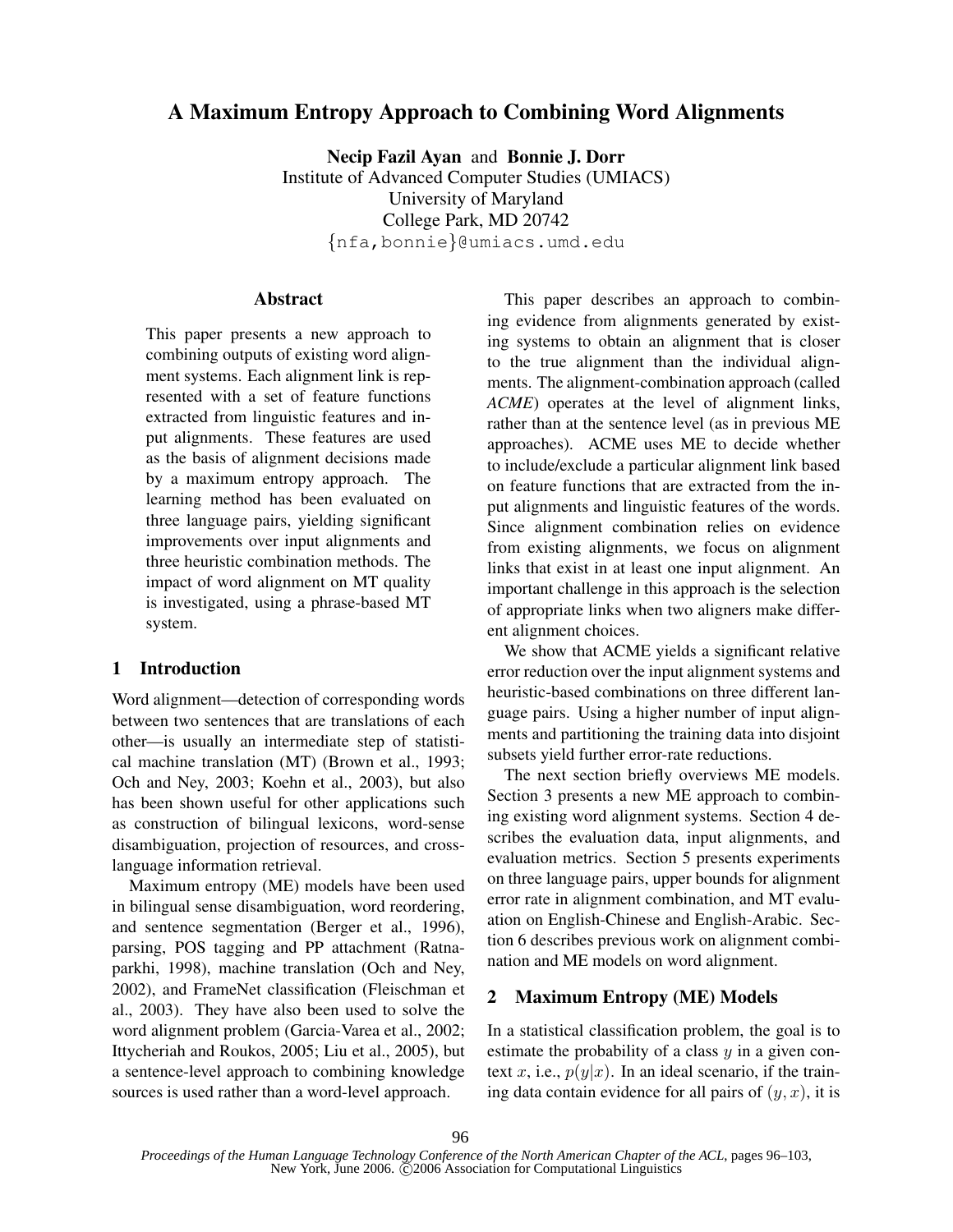trivial to compute the probability distribution  $p$ . Unfortunately, due to training-data sparsity,  $p$  is generally modeled using only the available evidence.

Given a collection of facts, ME chooses a model consistent with all the facts, but otherwise as uniform as possible (Berger et al., 1996). Formally, the evidence is represented as feature functions, i.e., binary valued functions that map a class  $y$  and a context x to either 0 or 1, i.e.,  $h_m : \mathcal{Y} \times \mathcal{X} \to \{0, 1\},\$ where  $\mathcal Y$  is the set of all classes and  $\mathcal X$  is the set of all facts. The biggest advantage of maximum entropy models is that they are able to focus on the selection of feature functions rather than on how such functions are used. Any context can be used to define feature functions without concern for the independence of the feature functions from each other or the relevance of the feature functions to the final decision (Ratnaparkhi, 1998).

Each feature function  $h_m$  is associated with a model parameter  $\lambda_m$ . Given a set of M feature functions  $h_1, \ldots, h_M$ , the probability of class y given a context  $x$  is equal to:

$$
p(y|x) = \frac{1}{Z_x} exp\left(\sum_{m=1}^{M} \lambda_m h_m(y, x)\right)
$$

where  $Z_x$  is a normalization constant. The contribution of each feature function to the final decision, i.e.,  $\lambda_m$ , can be automatically computed using Generalized Iterative Scaling (GIS) algorithm (Darroch and Ratcliff, 1972). The final classification for a given instance is the class y that maximizes  $p(y|x)$ .

#### 3 Alignment Combination: ACME

Let  $e = e_1, \ldots, e_I$  and  $f = f_1, \ldots, f_J$  be two sentences in two different languages. An alignment link  $(i, j)$  corresponds to a translational equivalence between words  $e_i$  and  $f_j$ . Let  $A_k$  be an alignment between sentences e and f, where each element  $a \in A_k$  is an alignment link  $(i, j)$ . Let  $A = \{A_1, \ldots, A_n\}$  be a set of alignments between e and f. We refer to the true alignment as  $T$ , where each  $a \in T$  is of the form  $(i, j)$ . The goal of ACME is to combine the information in  $A$  such that the combined alignment  $A_C$  is closer to  $T$ . A straightforward solution is to take the intersection or union of the individual alignments. In this paper, an additional model is learned to combine outputs of  $A_1, \ldots, A_n$ .

In our combination framework, first,  $n$  different word-alignment systems, A1, . . . , A*n*, generate word alignments between a given English sentence and a foreign-language (FL) sentence. Then a *Feature Extractor* takes the output of these alignment systems and the parallel corpus (which might be enriched with linguistic features) and extracts a set of feature functions based on linguistic properties of the words and the input alignments. Each feature function  $h_m$  is associated with a model parameter λ*m*. Next, an *Alignment Combiner* decides whether to include or exclude an alignment link based on the extracted feature functions and the model parameters associated with them.

For each possible alignment link a set of features is extracted from the input alignments and linguistic properties of words. The features that are used for representing an alignment link  $(i, j)$  are as follows:

- 1. Part-of-speech tags (*posE, posF, prevposE, prevposF, nextpostE, nextposF*): POS tags for the previous, current, and the next English and FL words.
- 2. Outputs of input aligners (*out*): Whether  $(i, j)$  exists in a given input alignment  $A_k$ .
- 3. Neighbors (*neigh*): A *neighborhood* of an alignment link  $(i, j)$ —denoted by  $N(i, j)$  consists of 8 possible alignment links in a  $3 \times 3$ window with  $(i, j)$  in the center of the window. Each element of N(i, j) is called a *neighboring link* of  $(i, j)$ . Neighbor features include: (1) Whether a particular neighbor of  $(i, j)$  exists in a given input alignment  $A_k$ ; and (2) Total number of neighbors of  $(i, j)$  in a given input alignment A*k*.
- 4. Fertilities (*fertE, fertF*): The number of words that  $e_i$  (or  $f_i$ ) is aligned to in a given input alignment A*k*.
- 5. Monotonicity (*mon*): The absolute difference between *i* and *j*.

Our combination approach employs feature functions derived from a subset of the features above. Assuming  $\mathcal{Y} = \{$ yes, no represents the set of classes, where each class denotes the existence or absence of a link in the combined alignment, and  $X$  is the set of features above, we generate various feature functions  $h(y, x)$ , where  $y \in Y$  and x are instantiations of one or more features in  $X$ . Table 1 lists the feature sets with an example feature func-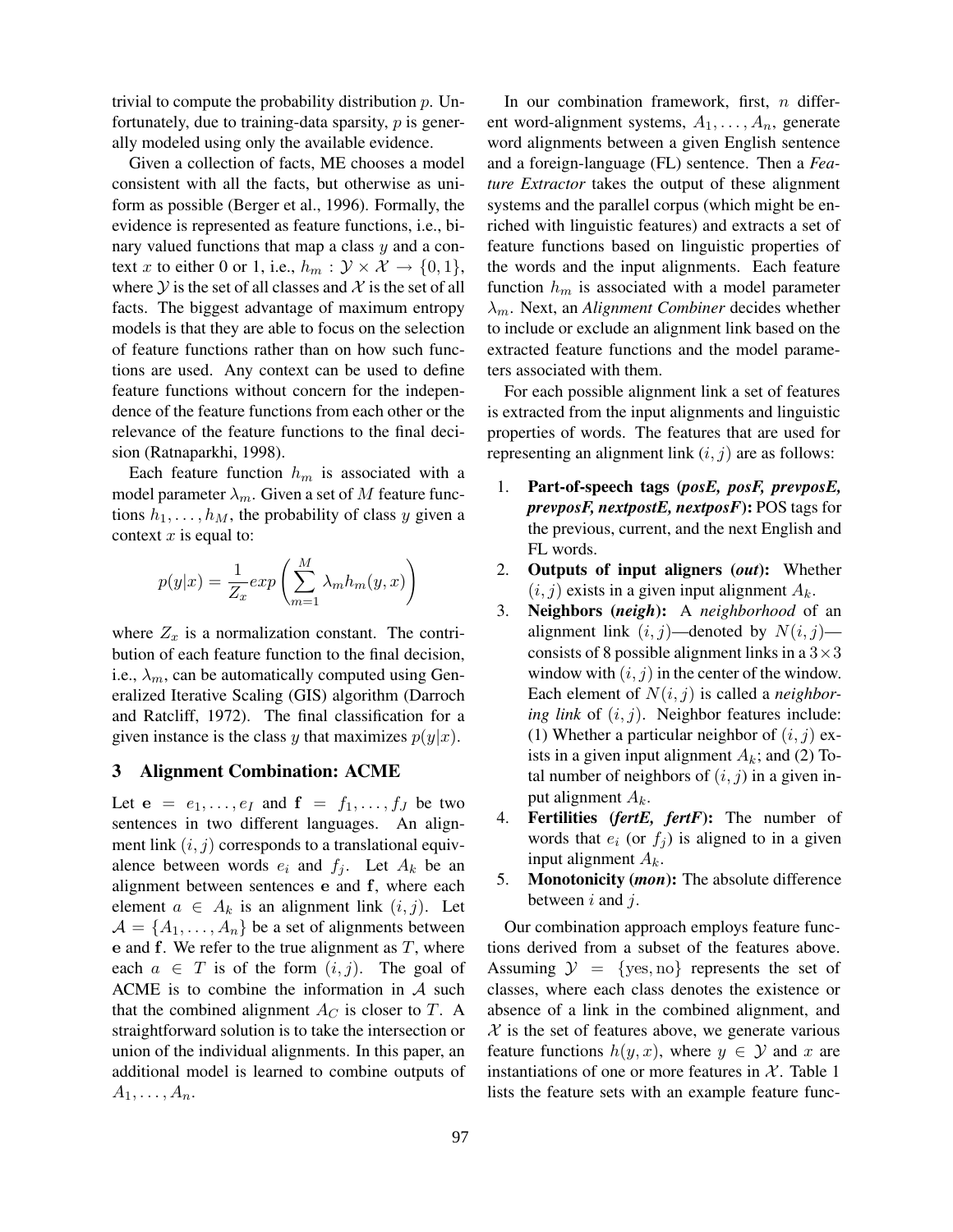| <b>Features</b> |                              | <b>Example Feature Function</b>                                                  |
|-----------------|------------------------------|----------------------------------------------------------------------------------|
| posE            | $h('yes', i, j) = 1$         | if $(i, j) \in A_C$ and $pos(e_i) = Noun$                                        |
| posF            | $h('no', i, j) = 1$          | if $(i, j) \notin A_C$ and $pos(f_i) = Verb$                                     |
| out             | $h('yes', i, j, k) = 1$      | if $(i, j) \in A_C$ and $(i, j) \in A_k$                                         |
| out, neigh      | $h('yes', i, j, k) = 1$      | if $(i, j) \in A_C$ and $(i - 1, j + 1) \in A_k$                                 |
|                 | $h('yes', i, j, k) = 1$      | if $(i, j) \in A_C$ and $ NC  = 2$ where $NC = \{n   n \in N(i, j), n \in A_k\}$ |
| out, fertE      | $h({\rm 'no'}, i, j, k) = 1$ | if $(i, j) \notin A_C$ and $ FT  = 0$ where $FT = \{t   (i, t) \in A_k\}$        |
| out, fertF      | $h({\rm 'no', }i,j,k)=1$     | if $(i, j) \notin A_C$ and $ FT  = 1$ where $FT = \{t   (t, j) \in A_k\}$        |
| mon             | $h('yes', i, j) = 1$         | if $(i, j) \in A_C$ and $ i - j  = 2$                                            |

Table 1: Feature Functions.

tion for each.<sup>1</sup> For example, the feature function in the fifth row has a value of 1 if there are 2 neighboring links to  $(i, j)$  that exist in the input alignment  $A_k$ and the alignment link  $(i, j)$  exists in  $A_C$ .

In combining evidence from different alignments, it is assumed that, when an alignment link is left out by all aligners, that particular link should not be included in the final output. Since the majority of all possible word pairs are unaligned in real data, the inclusion of all possible word pairs in the training data leads to skewed results, where the learning algorithm is biased toward labeling the links as invalid. To offset this problem, our training data includes only alignment links that appear in at least one input alignment.

Once the feature functions are extracted, we learn the model parameters using the YASMET ME package (Och, 2002), which is an efficient implementation of the GIS algorithm.

# 4 Experiment Data, Alignment Inputs, and **Metrics**

The alignment combination techniques are evaluated in this paper using data from three language pairs, as shown in Table 2.

| Lang<br>Pair | # of<br>Sent's | # Words<br>(en/f) | <b>Source</b>                 |
|--------------|----------------|-------------------|-------------------------------|
| en-ch        | 491            | 13K/13K           | NIST MTEval $2^2$             |
| en-ar        | 450            | 11K/13K           | NIST MTEval '03 <sup>3</sup>  |
| en-ro        | 248            | 5.5K/5.5K         | HLT Workshop '03 <sup>4</sup> |

Table 2: Data Used for Combination Experiments.

 ${}^{2}$ From (Ayan et al., 2005).

and SAHMM (Lopez and Resnik, 2005). Both systems are run in two different directions with default configurations. We indicate the two directions using the notation  $Aligner(en \rightarrow fl)$  and  $Aligner(f \rightarrow$ en), where en is English, fl is either Chinese (*ch*), Arabic (*ar*), or Romanian (*ro*).

To train both systems, additional data was used for the three language pairs: 107K English-Chinese sentence pairs (4.1M/3.3M English/Chinese words); 44K English-Arabic sentence pairs (1.4M/1M English/Arabic words); 48K English-Romanian sentence pairs (1M/1M English/Romanian words).<sup>5</sup>

POS tags were generated using the MXPOST tagger (Ratnaparkhi, 1998). POS tagger for English was trained on Sections 0-18 of the Penn Treebank Wall Street Journal corpus. On the FL side, we used POS tagger for only Chinese and it was trained on Sections 16-299 of Chinese Treebank.

For comparison purposes, three additional heuristically-induced alignments are generated for each system: (1) Intersection of both directions  $(Aligner(int))$ ; (2) Union of both directions (*Aligner*(union)); and (3) The previously bestknown heuristic combination approach called *growdiag-final* (Koehn et al., 2003) (Aligner(gdf)).

In our evaluation, we take  $A$  to be the set of alignment links for a set of sentences, S to be the set of sure alignment links, and  $P$  be the set of probable alignment links (in the gold standard). Precision  $(Pr)$ , recall  $(Rc)$  and alignment error rate  $(AER)$ are defined as follows:<sup>6</sup>

$$
Pr = \frac{|A \cap P|}{|A|} \quad Re = \frac{|A \cap S|}{|S|}
$$

$$
AER = 1 - \frac{|A \cap S| + |A \cap P|}{|A| + |S|}
$$

Input alignments are generated using two existing word alignment systems: GIZA++ (Och, 2000)

<sup>&</sup>lt;sup>1</sup>In Table 1, *NC* corresponds to the set of  $(i, j)$ 's neighbors that exist in the alignment  $A_k$ , and  $FT$  represents the set of words that  $e_i$  (or  $f_j$ ) is aligned to.

<sup>&</sup>lt;sup>3</sup> From (Ittycheriah and Roukos, 2005).

<sup>4</sup> From (Mihalcea and Pedersen, 2003).

<sup>&</sup>lt;sup>5</sup>Note that both GIZA++ and SAHMM are unsupervised learning systems. Sentence-aligned parallel texts are the only required input.

 $6$ Note that AER=  $1$  - F-score when there is no distinction between probable and sure alignment links.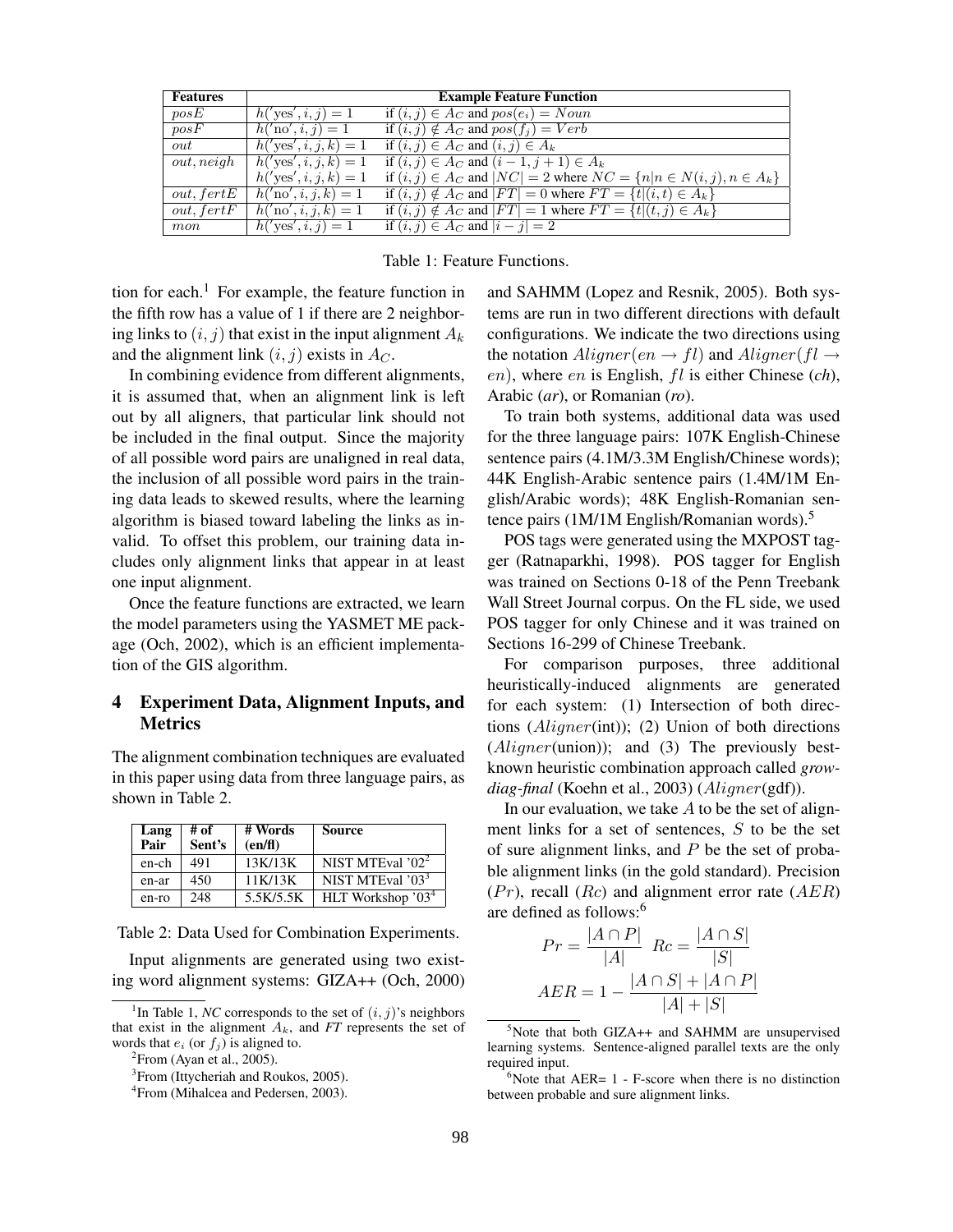Our gold standard for each language pair is a manually aligned corpus. English-Chinese annotations distinguish between sure and probable alignment links (i.e.,  $S \subset P$ ), but there is no such distinction for the other two language pairs (i.e.,  $P = S$ ).

Because of the availability of limited manually annotated data, evaluations are performed using 5 fold cross validation. Once the alignments are generated for each fold (using one as the test set and the other 4 folds as training set), the results are concatenated to compute precision, recall and error rate on the entire set of sentence pairs for each data set.<sup>7</sup>

### 5 Experiments and Results

This section presents several experiments and results comparing AER of ACME to those of standard alignment approaches on English-Chinese data. We also present experiments on additional languages, analyses based on precision and recall, an upperbound oracle analysis, and MT evaluations.

#### 5.1 English-Chinese Experiments

The experiments below test the effects of input alignments, feature set, data partitioning, number of inputs, and size of training data on the performance of ACME.

2 Input alignments: Table 3 shows the AER for GIZA++ and SAHMM (in each direction), three heuristic-based combinations and ACME using 2 uni-directional alignments as input and all features described in Section  $3<sup>8</sup>$  (We use 'ACME[2]' in this section to refer to ACME applied to two input alignments and ACME[4] in later sections to refer to ACME applied to four input alignments.)

Using  $2$  GIZA $++$  uni-directional alignments as input, ACME yields a 22.0% AER—a relative error reduction of 25.9% over GIZA++(gdf). Similarly, using 2 SAHMM uni-directional alignments as input, ACME produces a 20.6% AER—a relative error reduction of 28.0% and 25.4% over SAHMM(gdf) and SAHMM(int), respectively.

| <b>Alignments</b>              | $GIZA++$ | <b>SAHMM</b> |
|--------------------------------|----------|--------------|
| $A ligner(en \rightarrow fl)$  | 30.7     | 26.5         |
| $A ligner (fl \rightarrow en)$ | 32.2     | 31.3         |
| $\overline{Aligner(int)}$      | 31.2     | 27.6         |
| A ligner(union)                | 31.6     | 29.8         |
| $\overline{Aligner(gdf)}$      | 29.7     | 28.6         |
| $\overline{ACME[2]}$           | 22.0     | 20.6         |

Table 3: Comparison of GIZA++ and SAHMM to ACME[2] (on English-Chinese).

Feature Set: To examine the effects of each feature on the performance of ACME, we compute the AER under a variety of conditions, removing each feature one at a time. ACME is evaluated using 2 uni-directional GIZA++ alignments as input on English-Chinese data. Using all features, the AER is 22.0%. Our experiments show that there is no significant increase in AER for the removal of features corresponding to monotonicity (22.1%), neighbors (22.8%), POS on English side (22.9%), POS on foreign-language side (22.9%). On the other hand, deleting POS tags on both sides yields an AER of 25.2% and deleting the fertility features increases the AER to 25.9%. This indicates that both POS tags (or fertilities) contribute heavily toward the decision as to whether a particular alignment should be included/excluded.

Partitioning Data: Previous work showed that partitioning the data into disjoint subsets and learning a different model for each partition improves the performance of the alignment systems (Ayan et al., 2005). To test whether this same principle applies to alignment combination with maximum entropy modeling, the training data was partitioned using POS tags for English and the FL, and different weights were learned for each partition.

| <b>Alignments</b>                   | $GIZA++$ | <b>SAHMM</b> |
|-------------------------------------|----------|--------------|
| ACME <sub>[2]</sub>                 | 22.0     | 20.6         |
| $ACME[2]$ -Part $[posE]$            | 19.8     | 18.0         |
| $\overline{ACME[2]}$ -Part $[posF]$ | 20.0     | 18.1         |
| $ACME[2]$ -Part $[posE, posF]$      | 20.0     | 18.4         |

Table 4: Application of ACME[2] on Partitioned Data (on English-Chinese).

Table 4 presents the AER for ACME[2], using either two GIZA++ alignments or two SAHMM alignments, on English-Chinese data. Without any partitioning, ACME achieves an AER of 22.0 (GIZA++) and 20.6 (SAHMM). Using English POS tags for data partitioning results in a significant reduction

 $7$ Because the NIST MTEval data include sentences that may be related (according to the document in which they appear), the training and test material could potentially be related; however, given the types of features used in our experiments, we do not believe this biases our results.

<sup>&</sup>lt;sup>8</sup>For ease of readability, in the rest of this paper, we will report precision, recall, and AER in percentages.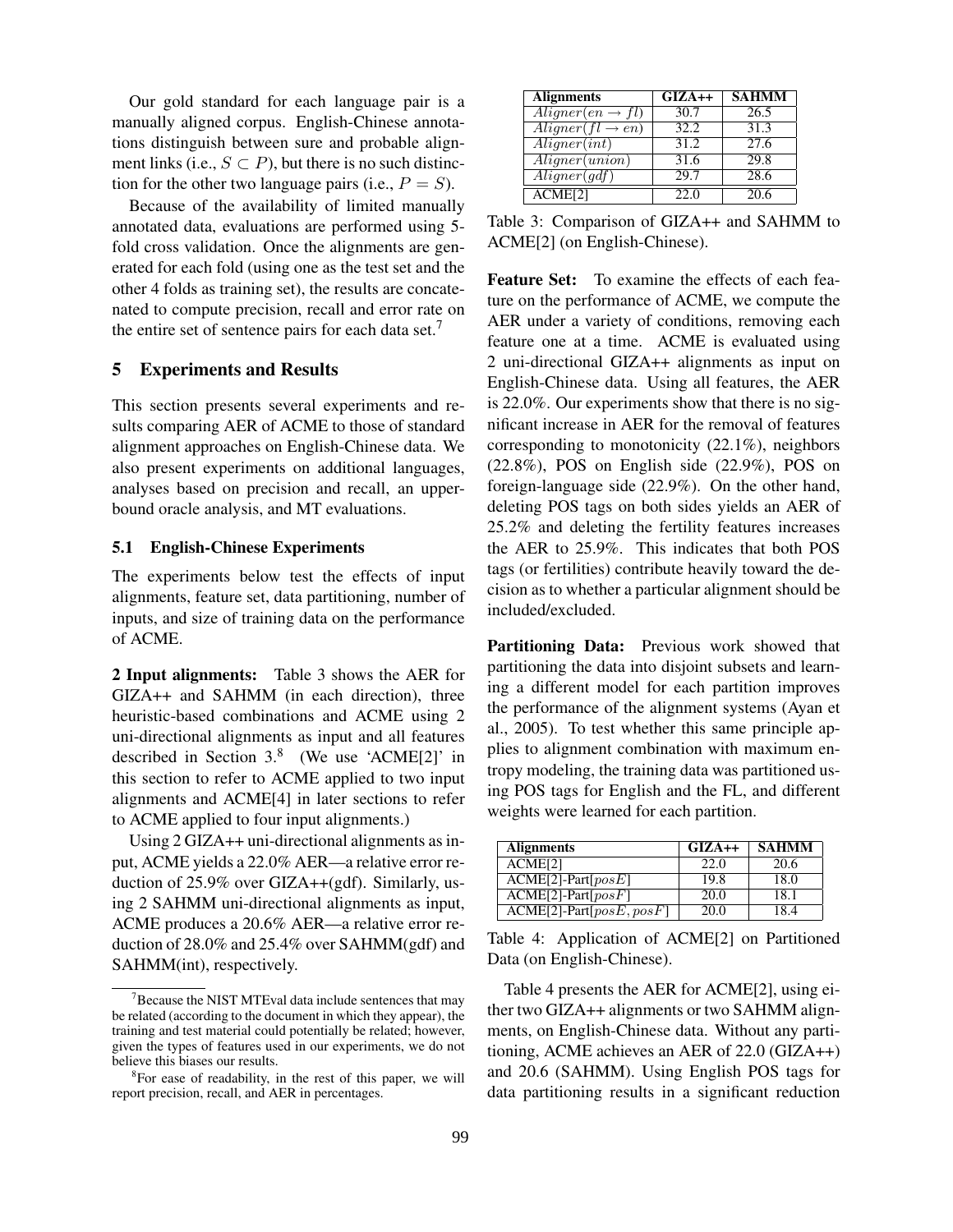in AER: 19.8% (GIZA++) and 18.0% (SAHMM). Interestingly, using foreign-language (FL) tags on their own or together with English POS tags does not provide any improvement. Overall when ACME[2] is applied to partitioned data (using *posE* for partitioning) a relative error reduction of 33–37% over GIZA++(gdf) and SAHMM(gdf) is achieved.

Number of Input Alignments: Table 5 presents the English-Chinese AER for ACME[1] (using either GIZA++ or SAHMM in only one direction), ACME[2] (using either GIZA++ or SAHMM in two directions) and ACME[4] (using GIZA++ and SAHMM, each in two directions).

Regardless of the number of inputs, partitioning the data (using English POS tags) yields lower AER than no partitioning. Using one GIZA++ alignment as input, ACME[1] with partitioning improves the AER to 26.9% and 25.5% for each direction, respectively. Similarly, using one SAHMM alignment as input, ACME[1] with partitioning reduces the AER to 22.9% and 24.7%. ACME[2] with partitioning reduces the AER to 19.8% and 18.0% for GIZA++ and SAHMM, respectively. Finally, using all four input alignments, ACME[4] with partitioning yields a 15.6% AER—a relative error reduction of 21.2% and 13.3% over each ACME[2] case.

| <b>Alignments</b>                                       | $\overline{GIZ}A++$ | <b>SAHMM</b> |
|---------------------------------------------------------|---------------------|--------------|
| $\overline{\text{ACME}[1](en \rightarrow fl)}$          | 28.1                | 24.4         |
| $\text{ACME}[1]$ -Part[posE]( $en \rightarrow fl$ )     | 26.9                | 22.9         |
| $\overline{\text{ACME}[1](fl \rightarrow en)}$          | 26.6                | 26.9         |
| $\overline{ACME[1]}$ -Part[posE]( $fl \rightarrow en$ ) | 25.5                | 24.7         |
| ACME[2]                                                 | 22.0                | 20.6         |
| $ACME[2]$ -Part[posE]                                   | 19.8                | 18.0         |
| ACME <sup>[4]</sup>                                     |                     | 17.8         |
| ACME[4]-Part[posE]                                      |                     | 15.6         |

Table 5: Application of ACME to 1, 2 and 4 Input Alignments (on English-Chinese).

Size of Training Data to Obtain Input Alignments: In general, statistical alignment systems improve as the size of the training data increases. We present the AER for GIZA++ and ACME[2] using GIZA++ alignments as input, where GIZA++ is trained on different sizes of data. We started with 20K sentence pairs of FBIS data and increased it to all available FBIS data (241K sentence pairs).

Figure 1 compares the alignment performance of: (1) uni-directional GIZA++ (each direction);  $(2)$  GIZA++ $(gdf)$ ; and  $(3)$  ACME $[2]$  with all fea-



Figure 1: Effects of Training Data Size Used for Initial Alignments on the performance of GIZA++ and ACME[2] (on English-Chinese).

tures and English POS partitioning. With only 20K sentence pairs, ACME[2] achieves an AER of 23.7% in contrast to 34.3% AER for GIZA++(gdf). With 241K sentence pairs, ACME[2] yields 18.3% AER in contrast to 27.7% AER for GIZA++(gdf). We should emphasize that ACME[2] on only 20K sentence pairs yields a lower AER than those of all GIZA++ alignments obtained on 241K sentence pairs. Overall ACME[2] achieves a relative error reduction of 31–38% over the input alignments, and a relative error reduction of 31–34% over GIZA++(gdf) for different sizes of training data.

#### 5.2 Expanding to Additional Languages

We also investigated the applicability of ACME to additional language pairs. Table 6 presents the AER for GIZA++ and SAHMM (in each direction), three combination heuristics (gdf, int and union), and ACME[2] and ACME[4] on English-Arabic and English-Romanian data. We should emphasize that no POS tagger on the FL side was used for these experiments.

On English-Arabic data, ACME[2] (with POS partitioning and including all features) yields 21.4% (20.7%) AER—a relative error reduction of 24.6% (13.0%) over the best combination heuristic with GIZA++ (SAHMM) alignments. ACME[4] reduces the AER to 18.1%—a relative error reduction of 36.3% and 23.9% over GIZA++(int) and SAHMM(int), respectively.

On English-Romanian data, ACME[2] (with POS partitioning and including all features) yields 24.7% (26.2%) AER—a relative error reduction of 14.3% (10.6%) over the best combination heuristic with GIZA++ (SAHMM) alignments. ACME[4] re-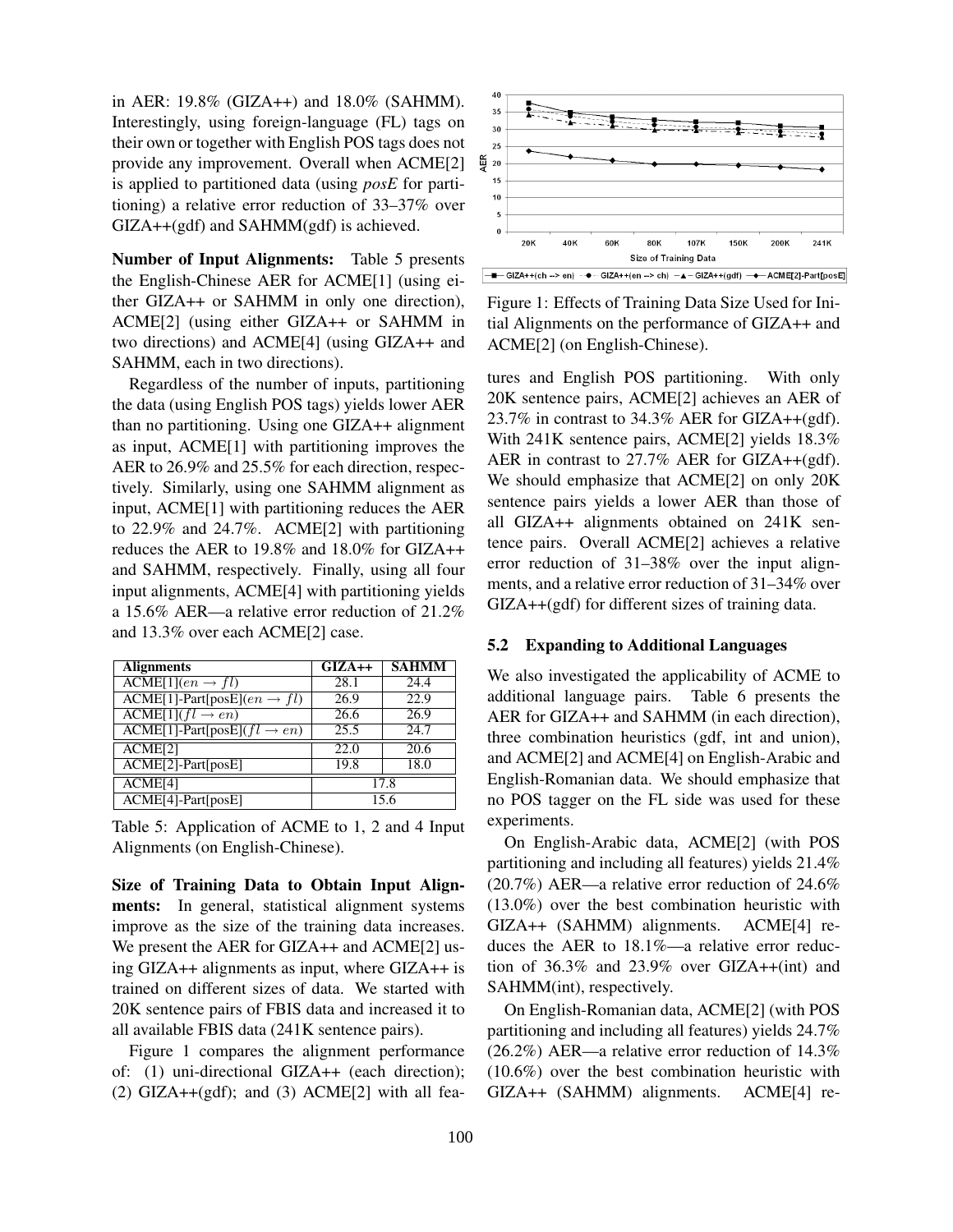|                                 | English-Arabic |              | English-Romanian |              |
|---------------------------------|----------------|--------------|------------------|--------------|
| <b>Alignments</b>               | $GIZA++$       | <b>SAHMM</b> | $GIZA++$         | <b>SAHMM</b> |
| $\overline{Aligner(en \to fl)}$ | 34.5           | 27.8         | 32.7             | 31.0         |
| $Alinear(H \rightarrow en)$     | 27.9           | 29.5         | 30.0             | 29.8         |
| A ligner(int)                   | 28.4           | 23.8         | 32.7             | 29.3         |
| A ligner(union)                 | 32.8           | 32.0         | 30.5             | 31.2         |
| $\overline{Aligner(g} df)$      | 30.2           | 30.4         | 28.8             | 30.3         |
| ACME[2]                         | 23.2           | 21.9         | 25.2             | 27.0         |
| $ACME[2]$ -Part $[posE]$        | 21.4           | 20.7         | 24.7             | 26.2         |
| ACME[4]                         | 19.8           |              |                  | 24.0         |
| $ACME[4]$ -Part $[posE]$        | 18.1           |              |                  | 22.3         |

Table 6: AER for Input Alignments, Heuristic-based Alignments, and ACME Using 2 and 4 Input Alignments (on English-Arabic and English-Romanian).

duces the AER to 22.3%—a relative error reduction of 22.6% and 23.9% over GIZA++(int) and SAHMM(int), respectively.

## 5.3 Precision, Recall and Upper-Bound Analysis

We now turn to a precision vs. recall analysis of different alignments to elucidate the nature of the differences between two alignments.

Figure 2 presents precision and recall values for three combined alignments using GIZA++ (int, union, gdf) as well as results for ACME[2] and ACME[4] on three different language pairs. For all three pairs, the ranking of the combined alignments is the same with respect to precision and recall. GIZA++(int) yields the highest precision (nearly 95%) but the lowest recall (53–57%). Both union and gdf methods achieve low precision (56– 68%) but high recall (75–83%), and gdf is better than union. By contrast, ACME[2] yields significantly higher precision (nearly 87%) but lower recall  $(67–75%)$  with respect to union and gdf. ACME[4] has higher precision and recall than ACME[2]—an absolute increase of 2–3% and 4%, respectively.

Next we compute an oracle upper-bound in AER where mismatched input alignments are assumed to be resolved perfectly within the alignment combination framework (i.e., an *oracle* chooses the correct output in cases where the input aligners make different choices).<sup>9</sup>

Table 7 presents the upper bounds using a generic alignment combiner (denoted *Oracle*) with 2 and 4 input alignments on three language pairs, assuming a perfect resolution of mismatched input alignments. For English-Chinese, the upper bound is 9.4% (us-

| <b>Alignments</b>              | $GIZA++$ | <b>SAHM</b> |
|--------------------------------|----------|-------------|
| $\overline{Oracle[2]$ (en-ch)  | 9.4      | 8.4         |
| $\overline{Oracle[4] (en-ch)}$ | 47       |             |
| $Oracle[2] (en-ar)$            | 9.8      | 11.1        |
| $\overline{Oracle[4]}$ (en-ar) |          | 55          |
| $Oracle[2]$ (en-ro)            | 15.4     | 17.7        |
| $Oracle[4] (en-ro)$            | 113      |             |

Table 7: Oracle Upper Bounds on AER for Alignment Combination

ing *Oracle*[2]) and 4.7% (using *Oracle*[4]). The English-Arabic data exhibits a slightly higher upper bound of 5.5% for *Oracle*[4]. The upper bounds for AER on English-Romanian data are even higher (up to 17.7%), which indicates that the input alignments are significantly worse than others. This may be one of the main contributing factors to the lower improvement of ACME on English-Romanian in comparison to the other two language pairs.

#### 5.4 MT Evaluation

To determine the contribution of improved alignment in an external application, we examined the improvement in an off-the-shelf phrase-based MT system Pharaoh (Koehn, 2004) on both Chinese and Arabic data. In these experiments, all components of the MT system were kept the same except for the component that generates a phrase table from a given alignment.

The input alignments were generated using GIZA++ and SAHMM on 107K (44K) sentence pairs for Chinese (Arabic). ACME (with English POS partitioning) combines alignments using model parameters learned from the corresponding manually aligned data. MT output is evaluated using the standard MT evaluation metric BLEU (Papineni et al.,  $2002$ ).<sup>10</sup> Table 8 presents the BLEU scores on

<sup>&</sup>lt;sup>9</sup>If the input aligners agree on a particular link, that decision is taken as the final output in computing the upper bound.

 $10$ We used the NIST script (version 11a) with its default set-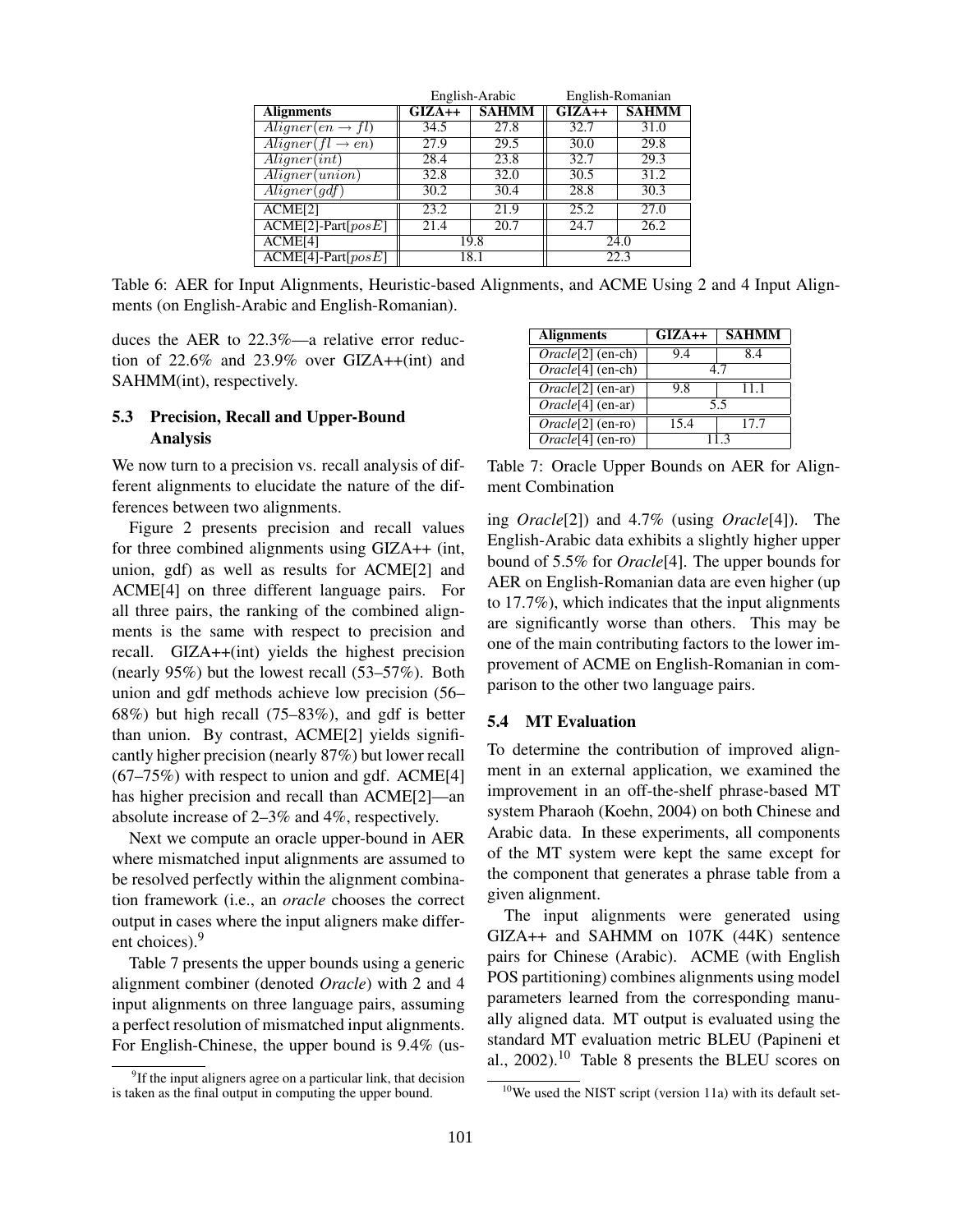

Figure 2: Precision and Recall Scores for GIZA++ and ACME Using 2 and 4 Input Alignments.

MTEval'03 data for 5 different Pharaoh runs, one for each alignment. The parameters of the MT system were optimized on MTEval'02 data using minimum error rate training (Och, 2003).

For the language model, the SRI Language Modeling Toolkit was used to train a trigram model with modified Kneser-Ney smoothing on 155M words of English newswire text, mostly from the Xinhua portion of the Gigaword corpus. During decoding, the number of English phrases per FL phrase was limited to 100 and the distortion of phrases was limited by 4. Based on the observations in (Koehn et al., 2003), we also limited the phrase length to 3 for computational reasons.

| <b>Alignment</b>    | <b>Chinese</b> | Arabic |
|---------------------|----------------|--------|
| $GIZA++(union)$     | 22.66          | 41.72  |
| $GIZA++(gdf)$       | 23.79          | 43.82  |
| $GIZA++(int)$       | 23.97          | 42.76  |
| ACME <sup>[2]</sup> | 25.20          | 44.94  |
| ACME[4]             | 25.59          | 45.54  |

Table 8: Evaluation of Pharaoh with Different Initial Alignments using BLEU (in percentages)

For both languages, ACME[2] and ACME[4] outperform the other three alignment combination techniques. ACME[4], for instance, yields the BLEU scores of 25.59% for Chinese and 45.54% for Arabic—an absolute 1.6-1.7% BLEU point increase over the best of the other three alignment combinations. The differences between the BLEU scores for ACME and the other three BLEU scores are statistically significant, using a significance test with bootstrap resampling (Zhang et al., 2004).

#### 6 Related Work

ME models have been previously applied to several NLP problems, including word alignments. For instance, the IBM models (Brown et al., 1993) can be improved by adding more context dependencies into the translation model using a ME framework rather than using only  $p(f_i | e_i)$  (Garcia-Varea et al., 2002). In a later study, Och and Ney (2003) present a loglinear combination of the HMM and IBM Model 4 that produces better alignments than either of those. The major advantage of these two methods is that they do not require manually annotated data.

The alignment process can be modeled as a product of a transition model and an observation model, where ME models the observations (Ittycheriah and Roukos, 2005). Significant improvements are reported using this approach but the need for large manually aligned data is a bottleneck. An alternative ME approach models alignment directly as a log-linear combination of feature functions (Liu et al., 2005). Moore (2005) and Taskar et al. (2005) represent alignments with several feature functions that are then combined in a weighted sum to model word alignments. Once a confidence score is assigned to all links, a non-trivial search is invoked to find the best alignment using the scores associated with the links. The major difference between these approaches and that of ACME is that we use the ME model to predict the correct class for each alignment link independently using outputs of existing alignment systems, instead of generating them from scratch at the level of the whole sentence, thus eliminating the need for an exhaustive search over all possible alignments, i.e., previous approaches work globally while ACME is a localized model. A discussion of these two contrasting approaches can be found in (Tillmann and Zhang, 2005).

A recent attempt to combine outputs of different alignments views the combination problem as a classifier ensemble in the neural network framework

tings: case-insensitive matching of *n*-grams up to  $n = 4$ , and the shortest reference sentence for the brevity penalty.